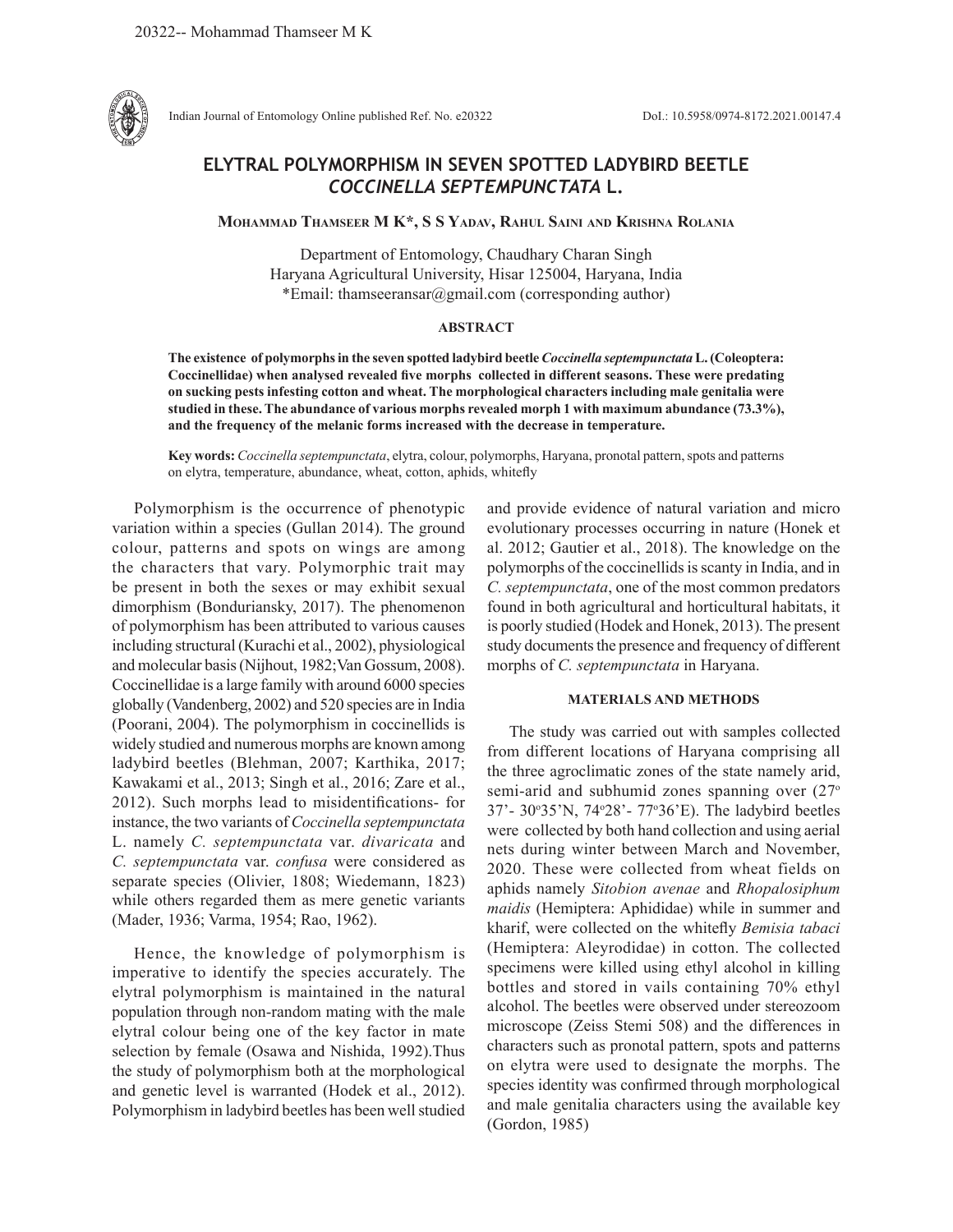# **RESULTS AND DISCUSSION**

Among the 605 specimens collected across Haryana, five morphs of *C. septempunctata* were designated based on the variation in the elytral patterns (Fig. 1). The seasonal variation of polymorph frequency is depicted in Table 1. The characters of morphs are as follows:

Morph-1: Elytra with seven distinct spots (Fig 1a). The ground colour is highly variable and may be yellow, orange, red, brownish red or pinkish orange. There is no distinct sutural line. A large eye drop with a neck shaped maculae is present on the scutellum with white triangular spots on the base of both the elytron lying adjacent to it. Both the elytra contain three circular spots each with two spots present at around the end of anterior one third of the elytron and the third spot present at the beginning of the posterior one third of the wing. This morph was found in highest abundance (73.3%) across the collection sites and accounted for 100% of the specimen collected in summer and kharif.

Morph-2: Elytra with two pairs of fused spots and a free scutellar spot. The spot on the scutellum is same as present in morph 1 (Fig. 1b). Each elytron with three fused oblique spots. Two lateral spots on each elytron forming a dumb bell shape with the posterior spot being bigger and connected by a narrow bridge. Other spots present on either side of the sutural line midway through the elytron is nearly as big as the posterior spot and is joined broadly to the smaller maculae situated adjacently. This morph corresponds to *C. septempunctata* var. *confusa* as described by Wiedmann (Weidmann, 1823).

Morph-3: Elytra with separately fused scutellar and fused lateral spots. The scutellar spot is fused with the anterior spots on each elytron forming a triangular pattern (Fig. 1c). Both the lateral spots on each elytron are very narrowly joined by a thin black line. The posterior maculae reach the caudal end of the elytra and on dorsal view, the distal one third of the elytron appears black. The ground colour of elytra may be yellow, orange or red.

Morph-4: Elytra with distinct scutellar and anterior circular spots and fused lateral spots with vague black strips in elytra joining them. The scutellar spot is eye drop with a neck shaped while the anterior spots adjacent to the sutural line are circular in shape and free (Fig 1 d). The lateral spots are relatively closely spaced and joined together by a broad bridge. A faint black pattern runs in the elytron which passes through all the spots. No distinct sutural line and the ground colour is red.

Morph-5: All the spots coalesce to form a continuous anchor shaped pattern on the elytra. The spots present on both elytron fuse horizontally and vertically along the margin of the sutural line (Fig. 1e). The posterior pattern ends parallel to the elytra without touching the caudal margin. The coalesced spots leave a yellowish nearly triangular area in between them. This was the least abundant morph with only twelve specimen (3.2%).

The results of the present study agree with Kalaisekar et al. (2012) who identified three morphs on the basis of elytral base colour rather than the patterns



Fig. 1. *C. septempunctata*; a-e: Polymorphs- elytral patterns; f. Male genitalia (tegmen and sipho)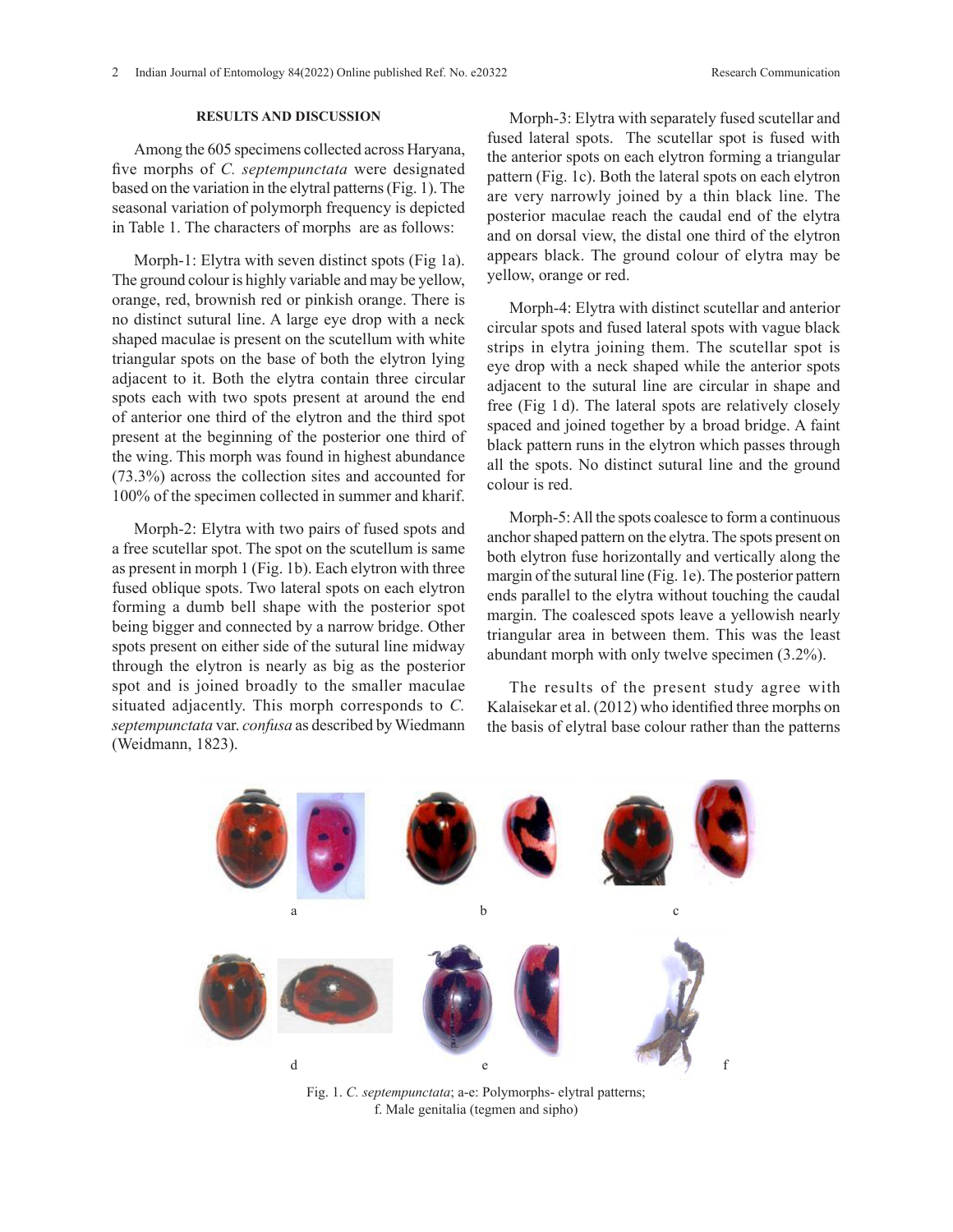| Morph | Seasons   |               |           |               |
|-------|-----------|---------------|-----------|---------------|
|       | Winter    |               | Summer    |               |
|       | No. of    | $\frac{0}{0}$ | No. of    | $\frac{0}{0}$ |
|       | specimens |               | specimens |               |
|       | 272       | 73.3          | 234       | 100           |
|       | 46        | 12.4          |           |               |
| 3     | 23        | 6.2           |           |               |
|       | 18        | 4.8           |           |               |
|       | 12        | 3.2           |           |               |
| Total | 371       | 100           | 234       | 100           |
|       |           |               |           |               |

Table 1. Frequency of polymorphs of *C. septempunctata* across seasons

but is significantly <16 morphs of *C*. *septempunctata* which were described by Rao et al. (1962).

The present results corroborate with the argument that temperature is a predominant factor in morph frequency (Honek et al., 2012) as only the morph 1 was present in the field during summer (Table 1) and with the onset of the winter, more melanic forms began to appear. But, this correlation with temperature is contradicted by some studies which ascertain that the polymorph development is a mere genetic function (Lamana and Miller, 1995). Polymorphism in ladybird beetles is also linked to mate preference along with the body size (Muggleton, 1979; Majerus et al., 1982; Brakefield, 1984c; O'Donald et al., 1984). The melanic forms which absorb more sunlight during the winter season reported higher mating success compared to the non-melanic forms which explain the variation in morph frequency during different seasons (Ueno et al., 1998). An extensive study across a wider area and different ecosystems, both natural and manipulated may lead to the identification of more morphs and a conclusive result can be drawn on the true basis of polymorphism. There is a need to understand the trends in the pattern evolution and their exact function in the species.

### **ACKNOWLEDGEMENTS**

The authors acknowledge the suggestions and correction by Dr Sharanabasappa, UAHS Shivamogga.

#### **REFERENCES**

- Blehman A V. 2007. Variability of pronotum patterns in ladybird beetle *Harmonia axyridis* Pallas (Coleoptera, Coccinellidae). Ecological Genetics 15; 5(2): 25-36.
- Bondurianskyv R. 2007. The evolution of condition-dependent sexual dimorphism. The American Naturalist 169(1): 9-19.
- Brakefield, P.M. (1984c) Selection along clines in the ladybird *Adalia bipunctata* in the Netherlands: A general mating advantage to melanics and its consequences. Heredity 53: 37-49.
- Dobzhansky T. 1933. Geographical variation in lady-beetles. The American Naturalist 1; 67(709): 97-126.
- Forsman A, Ringblom K, Civantos E, Ahnesjo J. 2002. Coevolution of color pattern and thermoregulatory behavior in polymorphic pygmy grasshoppers *Tetrix undulata*. Evolution 56(2): 349-360.
- Gordon R D. 1985. The Coccinellidae of America, north of Mexico.Journal of the New York Entomological Society 93: 1-912.
- Gullan P J, Cranston P S. 2014. The insects: an outline of entomology. John Wiley & Sons publisher, New Jersey, USA. 168 pp.
- Hodek I, Honek A. 2013. Ecology of Coccinellidae. Springer Science and Business Media, Berlin, Germany. 88 pp.
- Hodek I, Honek A, Van Emden H F. 2012. Ecology and behaviour of the ladybird beetles (Coccinellidae). John Wiley and Sons publisher, New Jersey, USA. 152 pp.
- Honek A, Martinkova Z, Saska P, Dixon A F. 2012. Temporal variation in elytral colour polymorphism in *Hippodamia variegata* (Coleoptera: Coccinellidae). European Journal of Entomology 1: 109(3).
- Karthika P, Vadivalagan C, Krishnaveni N, Murugan K, Nicoletti M, Canale A, Benelli G. 2017. Contrasting genetic diversity and intrapopulation polymorphism of the invasive pest *Henosepilachna vigintioctopunctata* (Coleoptera, Coccinellidae): a DNA barcoding approach. Journal of Asia-Pacific Entomology 20(1): 23-29.
- Kawakami Y, Yamazaki K, Ohashi K. 2013. Geographical variations of elytral color polymorphism in *Cheilomenes sexmaculata* (Fabricius) (Coleoptera: Coccinellidae). Entomological Science 16(2): 235-242.
- Kalaisekar A, Ramamurthy V V, Patil J V, Dhandapani A, Thakur N A. 2012. Multivariate morphometrics of elytral colour polymorphism in seven-spotted ladybird beetle, *Coccinella septempunctata* L. (Coleoptera: Coccinellidae). Current Science 25: 1418-1425.
- Kurachi M, Takaku Y, Komiya Y, Hariyama T. 2002. The origin of extensive colour polymorphism in *Plateumaris sericea* (Chrysomelidae, Coleoptera). Naturwissenschaften 1, 89(7): 295-298.
- Majerus, M.E.N., O'Donald, P, Weir J. 1982. Evidence for preferential mating in *Adalia bipunctata*. Heredity 49, 37-49.
- Muggleton, J. (1979) Non-random mating in wild populations of polymorphic *Adalia bipunctata*. Heredity 42, 57-65.
- Nijhout H F, Wheeler D E. 1982. Juvenile hormone and the physiological basis of insect polymorphisms. The Quarterly Review of Biology 57(2): 109-33.
- Lamana M L, Miller J C. 1995. Temperature-dependent development in a polymorphic lady beetle, *Calvia quatuordecimguttata* (Coleoptera: Coccinellidae). Annals of the Entomological Society of America 1, 88(6): 785-90.
- Obrycki J J, Kring T J. 1998. Predaceous Coccinellidae in biological control. Annual Review of Entomology 43(1): 295-321.
- Olivier E. 1808. Entomon VI. New York. 1001 pp.
- O'Donald P, Derrick M, Majerus M, Weir J. 1984. Population genetic theory of the assortative mating, sexual selection and natural selection of the two-spot ladybird, *Adalia bipunctata*. Heredity 52, 43-61
- Perrings C, Fenichel E, Kinzig A. 2010. Globalization and invasive alien species: trade, pests, and pathogens. Bioinvasions and globalization: ecology, economics, management and policy, 1<sup>st</sup> edn. Oxford University Press, New York. 42-55 pp.
- Poorani J. 2004. An annotated checklist of the Coccinellidae (Coleoptera) of the Indian subregion. Oriental Insects 38: 1-90.